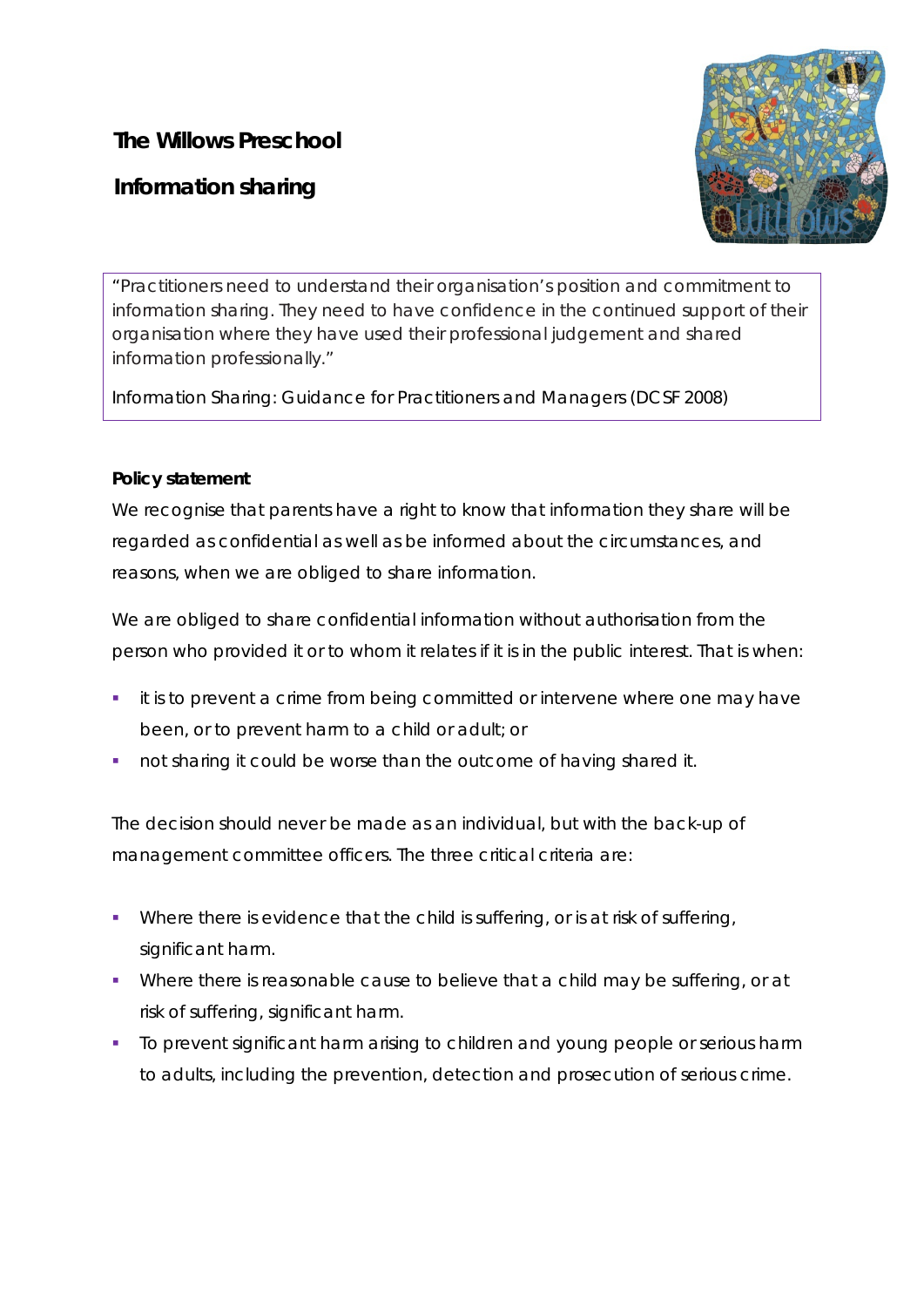### **Procedures**

Our procedure is based on the 7 golden rules for information sharing as set out in *Information Sharing: Guidance for Practitioners and Managers (DCSF 2008).*

- 1. Remember that the Data Protection Act is not a barrier to sharing information but provides a framework to ensure that personal information about living persons is shared appropriately.
	- Our policy and procedures on information sharing provide guidance to appropriate sharing of information with external agencies.
- 2. Be open and honest. Explain to families how, when and why information will be shared about them and with whom. Seek consent to share information, unless it puts the child at risk or undermines a criminal investigation.

In our setting we ensure parents:

- **F** receive information about our information sharing policy when starting their child in the setting and they sign a form to say that they *understand* circumstances when information may be shared without their consent. This will only be when it is a matter of safeguarding a child or vulnerable adult. This is on our registration form;
- have information about our Safeguarding Children and Child Protection policy; and
- have information about the circumstances when information will be shared with external agencies, for example, with regard to any special needs the child may have or transition to school.
- 3. Seek advice when there are doubts about possible significant harm to a child or others.
	- **Managers contact children's social care for advice where they have doubts** or are unsure.
- 4. Share with consent where appropriate. Respect the wishes of children and parents not to consent to share confidential information. However, in the interests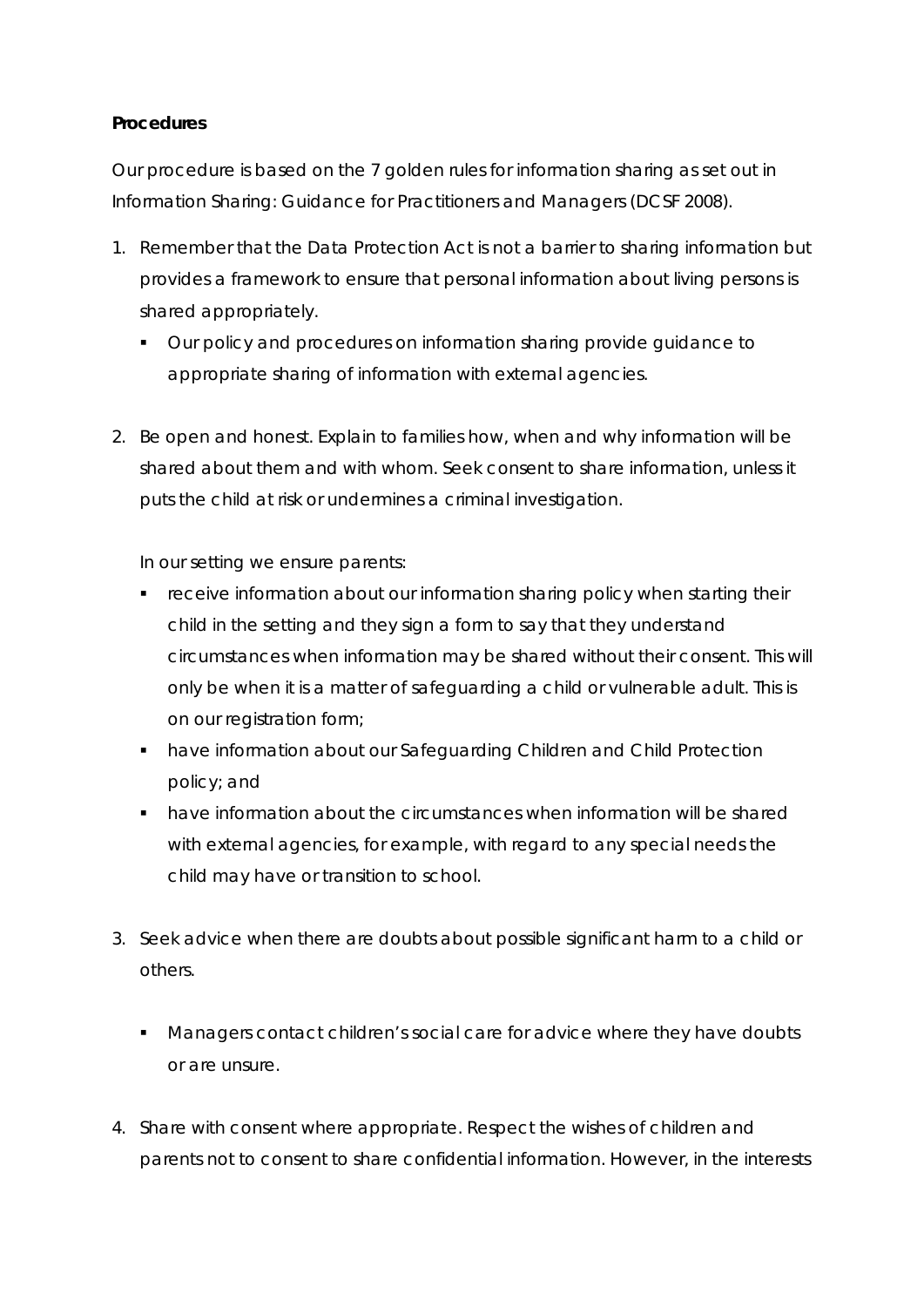of the child, know when it is reasonable to override their wish.

- Guidelines for consent are part of this procedure.
- 5. Managers are conversant with this and are able to advise staff accordingly. Consider the safety and welfare of the child when making a decision about sharing information – if there are concerns regarding 'significant harm' the child's wellbeing and safety is paramount.

In our setting we:

- record concerns and discuss these with the setting's *designated person*  and/or *designated officer* from the management committee for child protection matters. Record decisions made and the reasons why information will be shared and to whom; and
- **follow the procedures for reporting concerns and record keeping.**
- 6. Information shared should be accurate and up-to-date, necessary for the purpose it is being shared for, shared only with those who need to know and shared securely.
	- Our Child Protection procedure and Record Keeping procedure set out how and where information should be recorded and what information should be shared with another agency when making a referral.
- 7. Reasons for decisions to share information, or not, are recorded.
	- **Provision for this is set out in our Record Keeping procedure**

#### **Consent**

Parents have a right to be informed that their consent to share information will be sought in most cases, as well as the kinds of circumstances when their consent may not be sought, or their refusal to give consent may be